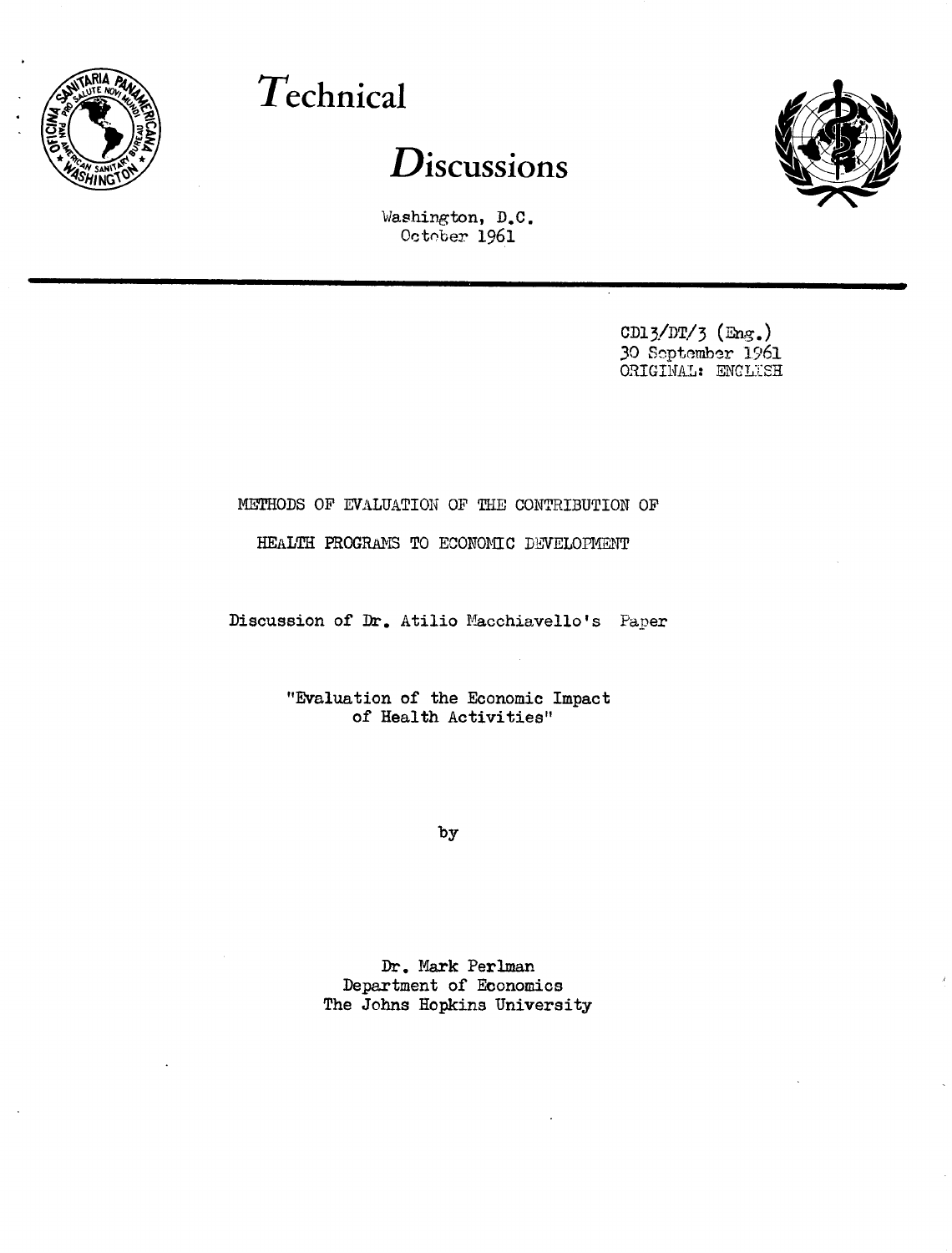#### DISCUSSION OF DR. ATILIO MACCHIAVELLO'S PAPER

"Evaluation of the Economic Impact of Health Activities"

By Dr. Mark Perlman

The opportunity to comment on Dr. Macchiavello's paper presents both a responsibility and a challenge. First, may I mention my thorough agreement with him on the pressing need for an understanding of the relationship between public health programs and economic development?

Like Dr. Macchiavello, I too urge that great effort be expended immediately in the development of indices which reflect health and economic well-being. With such indicators, the efficiency of public health programs will be tremendously enhanced. Later, I want to mention the directions which I believe we should pursue in order to construct these indicators. But there is no need to wait for the establishment of refined indicators to give an economic development dimension to public health programs.

I am concerned, however, with what I believe to be a criticism which Dr. Macchiavello levels at my fellow economists. Although I may have misunderstood his intent, I note that at one point in his paper he comments that economists do not appreciate the capital value of human resources. One does not have to be cognizant of the WHO achievements to realize how short public health is of people and funds. The question of using these limited resources wisely brings public health planners to economic analysis.

Let me review very quickly what economists do. They start with the assumption that all resources are scarce, so scarce that they have to be allocated or rationed with care. If the allocation is wisely handled the supply of available resources can be increased in the future; otherwise, a bad situation can grow worse.

But the problem of allocating resources is not an easy one. Resources of one type may be present in great quantity, but unless they are combined with other resources in some properly defined way, production may not be increased; indeed, it may even be diminished. Virtually all production needs some quantity of labor - that is, population with a modicum of production skills. Yet too many workers (to say nothing of too many completely untrained people) are not an aid towards greater production; indeed, they may get in the way at worst, and be merely unproductive at best.

For several reasons -- of which medical and environmental sanitation are among the principal ones- the rate of population growth in most lessdeveloped countries has become so high that they cannot support all who are born. Our pressing concern as economists is to figure out ways to expand the production of goods and services in order to present as many of these augmented populations as is conceivable with at least the necessities of life, and, if possible, with something more. The usual economic indicators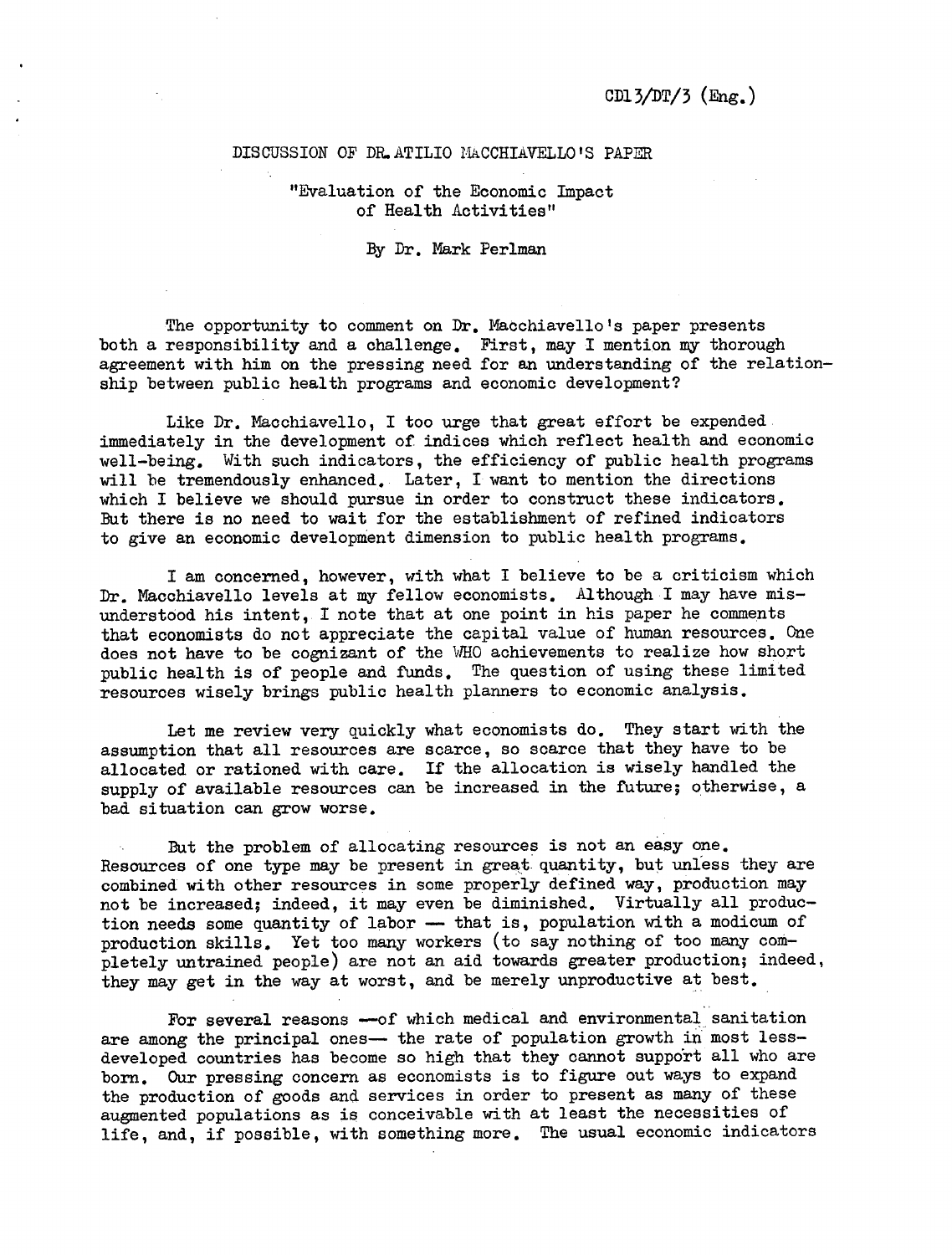of success in this effort are a larger Gross National Product and an improved GNP per capita. The topic has two faces; improved economic performance may (but does not always) require improved public health, and improved public health usually (but not always) requires improved performance of the economy.

Fortunately the problem is not like the precedence of the chicken or the egg. We can look at some geographic areas which presently support fewer people, but which could be made to support more, were one or more improvements (including a public health program) made. Also, in some other geographic areas sick and weak unemployed populations can be made productive at the same time they are made healthy. Yet in other instances no improvements are presently technically possible to cause deserts to bloom or to bring urban prosperity to frontier areas. And in many instance: sick and weak unemployed populations, if offered adequate public health facilities, become unemployed healthy people with no diminution in their sense of frustration (presuming that frustration can be measured ordinally).

Economists and public health program planners must work together. Initially they must isolate the criteria to be used to determine whether Area A or Area B can use public health programs most fruitfully. Beyond this question of geographic selection, they must consider which group in the population needs public health assistance the most from the standpoint of increasing production. Thus I find that I reject Dr. Macchiavello's assertion of the abstract callousness of my profession. Like others we value human life, and to maximize its meaning we have occasionally to recommend painful courses of action. Economics, so Thomas Carlyle said, is a dismal science; it deals with unpalatable facts and forces unpleasant choices.

Sometimes the task of economists is to encourage the addition of alternatives. For example, an economist looking at a typical public health program might well ask --need the government pay for it all? Or possibly could some consumers be led to assume part of the burden, thus releasing public funds, raised by taxes, for other purposes? In other words, the economics of public health is not only concerned with establishing criteria for the allocation of resources, but it also involves alternative methods of financing programs-- that is, the possibility of allocating more of a nation's resources without necessarily allocating more of the government's expenditures. About this I shall say more shortly.

Finally, we economists have to note that in some instances scarce public resources must first be allocated for provision of power, or education or modern means of communication and transportation. True the areas need public health aid too, but they need the other services more and sooner. If these other needs are met, then the areas will become productive, and therefore able to support augmented population.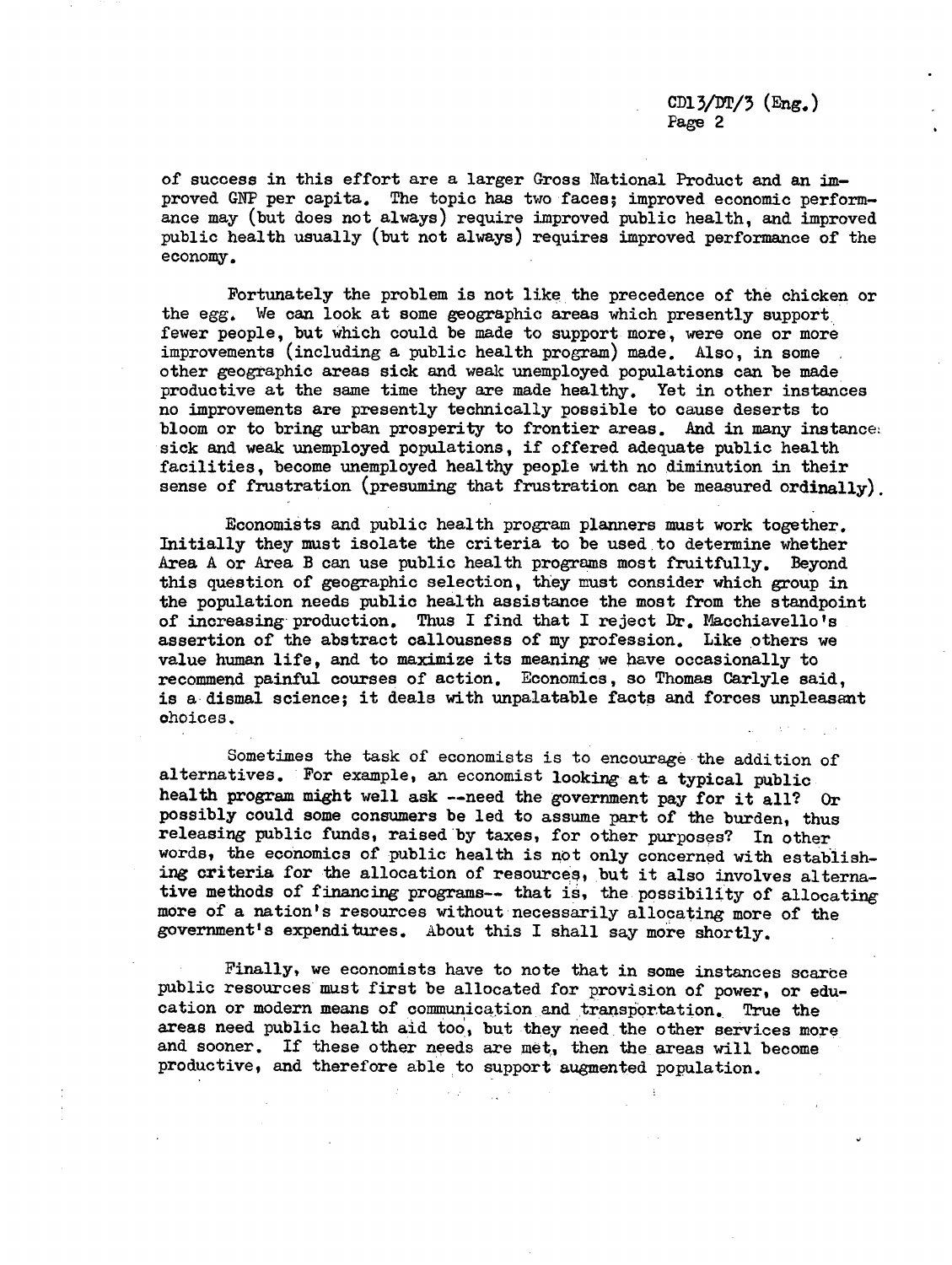CD13/DT/3  $(Eng.)$ Page 3

Economic development, as Dr. Macchiavello points out well, is not merely measured in gross production or per capita income terms. These are very rough indicators of national well-being and are used principally because they are simple to construct and give fairly inexpensive indications of the rate of economic change. I presume that I, as a layman amongst public health scientists, can be forgiven for noting that mortality and morbidity indexes likewise do not show the true value of life --Simón Bolívar, to cite a great name, lived neither long nor, from a health standpoint, well. My point is simply that the indices which we use are admittedly only partially accurate.

In my comments I wish to suggest four lines of inquiry which I believe should be pursued. First, what are the criteria for selecting areas for public health expenditure --should one strive to improve the health of large urban populations living in squalor? should one seek to concentrate one's effort on opening new lands for industrial exploitation? should one limit one's efforts to particularly important groups in the population, or should. one work out some system to divide one's limited public health resources according to these, and perhaps other criteria? Secondly, how should public health officials divide their resources among the various types of programs they can support? Should they concentrate on environmental sanitation, baby clinics, anti-tuberculosis campaigns, or anti-veneral disease? Thirdly, how can the supply of public health resources be increased --need it be done only by greater governmental appropriation or can it be accomplished by charging the person or business firm which benefits? And Fourth, when is public health among the most needed programs, or, to put it in another way, under what conditions can it be shown that increased public expenditure on public health has a greater immediate justification than increased, or even continued expenditure, of the community's money on education, transportation, power, and military protection?

I have real confidence that this framework which I have briefly presented can be used to accomplish some, if not all, of the purposes suggested in the paper. May I devote my remaining comments to illustrations of what I have in mind?

First. Criteria for the selection of the appropriate area. Should funds be allocated in some sense in proportion to present population distribution with the avowed purpose of equilibrating the morbidity and mortality rates throughout a country? Or should they be allocated according to a plan which might in some forseeable day in the future make it probable that the nation's overall mortality and morbidity rates will be reduced? Putting this question in historical context, it is none other than asking whether in 1890 it would have been wiser to concentrate public health personnel's efforts so as to make all American cities equally healthy, or whether it would have been wiser to divert some, if not all, publich health funds to draining the swamps of the South and of building proper water and sewage facilities in the then coming steel mill areas on the shores of the Great Lakes. The identifying of these growing areas is not easy, but neither is it impossible.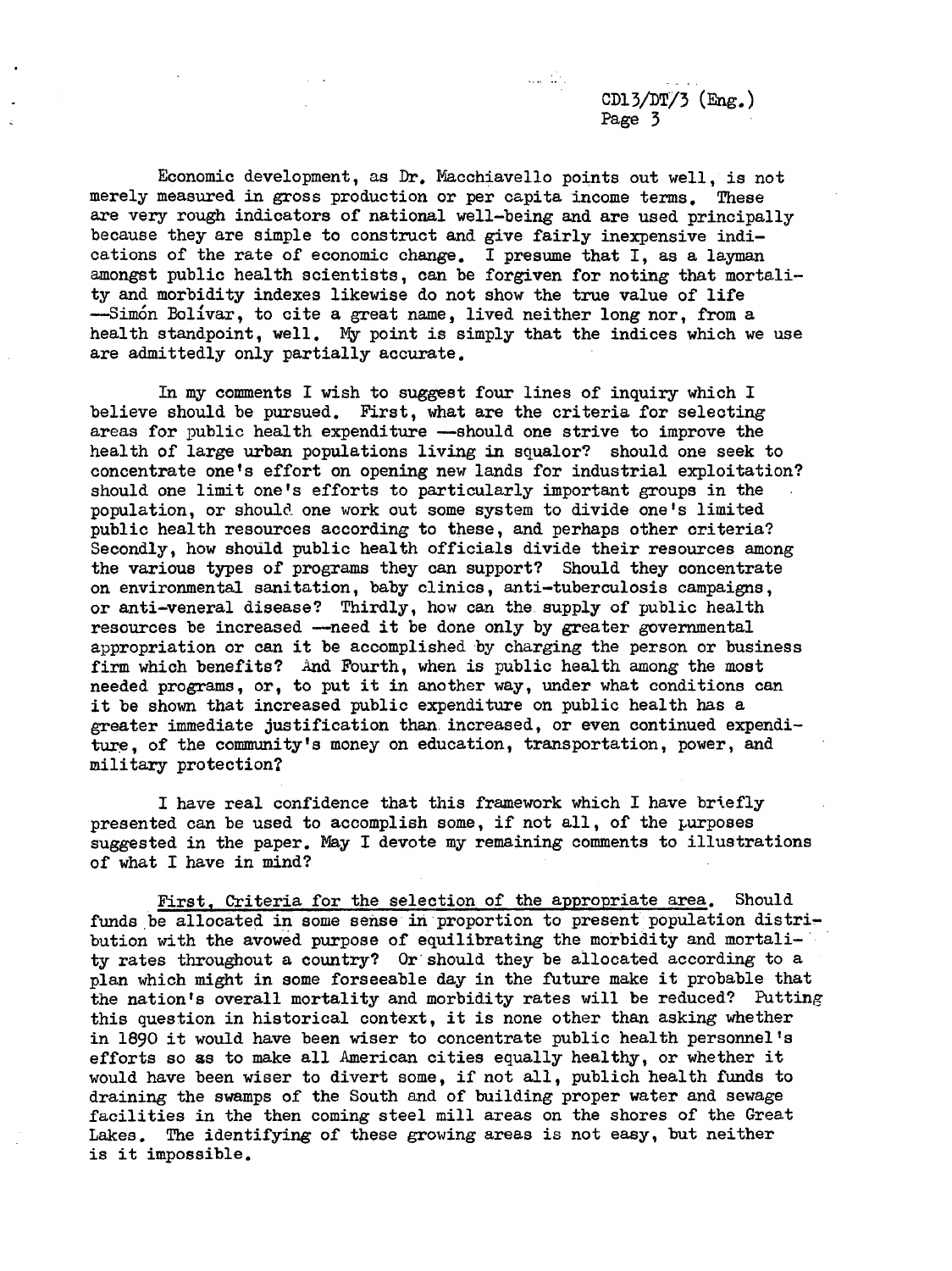Second, Criteria for the optimum public health mix. Obviously, the companion problem is to decide who, within the population, can use public health help to best advantage. Should an anti-tuberculosis campaign among skilled workers (assumed to be in short supply) receive favored attention over school-children's caries-prevention campaign? To answer this, one has to know something about the incidence of both evils as well as something about the results which can reasonably be expected from given investments of time, facilities, and money in each. Possibly neither is a problem nor is a solution economically feasible. Instead, it may be that the pressing need is for malaria control or construction of a proper water and/or sewage system. In any event, what we seek is at least two sets of indicators; the first relates to the relative importance of the evils and the second to the assumed efficiency of investment in a "cure". Technically, but loosely phrased, what we want is a formula for the cost of preventing or curing each public health problem considered along with the severity of the evil it presents.

Third, Cost incidence. Economists must consider the incidence-of costs (the question of on whom the ccsts fall) and the accrual of benefits. Costs fall on individuals, on firms, on industries (a group of firms manufacturing similar or substitutable products), and on communities. Similarly, benefits accrue to individuals, to firms, to industries, or to communities. Costs of illness, for instance, can fall simultaneously as well as sequentially on all four. An employed worker immobilized with tuberculosis is an economic burden to himself as well as no aid to his company, whose efficiency is adversely affected by his weakness or absence. Moreover, his absence from the labor force, if it does anything significant, will serve to increase labor costs for the industry, and his debility will thrust the problem of caring for his family (as well as for himself) on the community. But assume, for the moment, that he is an unemployable worker. His illness is still, in absolute terms, expensive for him --but in relative economic terms, it is less so because'he would be verging on starvation anyway. Badly off as he is when sick, it is not much worse for him than it would be were he "well," but still starving. In contrast with the former instance, where he was employable, neither the firm; nor the industry of which the firm is a part, feels any direct loss, but the community which must provide for him still has the same costs of treating as well as feeding him.

Generally, it is only when individuals have a chance for gainful employment that they become fully aware of the cost to themselves of a day's ill health. Similarly, it is strange that it is only under these conditions that firms and industries first begin to appreciate what disease and disabling health conditions mean to them economically. Even under chronic labor surplus conditions firms pay heavily for the absence of their regular employees who are ill; and they often pay even more for the wasted training associated with large employee turnover. Under all conditions an alert community must be aware of the costs of illness, but the public authorities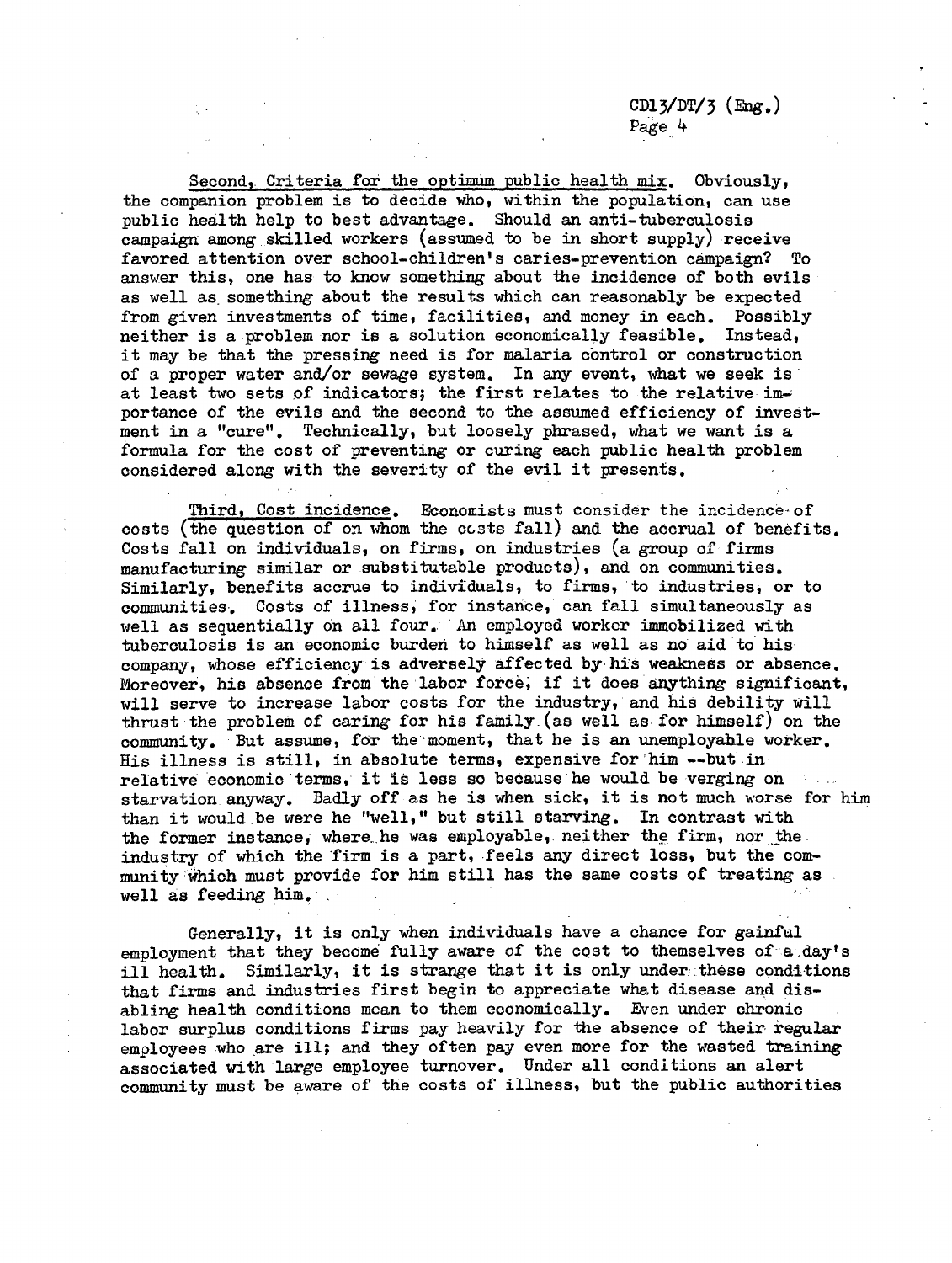$CD13/DT/3$  (Eng.) Page 5

under conditions of chronic unemployement have difficulty in getting firms to support health activities. In other words, the economic cost of illness is not clearly recognized in underdeveloped economies, except by public or charity officials engaged in giving aid. After economic development occurs, then there inevitably comes a heightened awareness on the part of industries of the losses due to debilitation. As labor becomes scarce, the demand for good health balloons and every economic level of the entire community begins to press for public health expansion.

Finally, where is public health deserving of greatest emphasis? The fourth analytical heading involves the criteria for demanding public health to the partial exclusion of other programs for regional development. In other words, in picking the areas of most likely rapid development how does one know what importance public health will have? One considers two separate sets of factors, market demand and costs of supply. What does the market appear to need, or in specific terms, what products or services, physically producible in a given area, can be expected to be produced most profitably. For example, both the Brazilian and the world markets for newsprint are tight: newsprint produced at moderately low unit prices, as compared to other commodities, will readily be purchased.l/ The national and world markets for iron ore, steel and steel products, and pharmaceuticals are other examples. On the other hand, the market for wheat, for watches, and for textiles seems to be comparatively loose. It would be difficult for Brazil to produce these at low unit cost, either in cash terms or in terms of other commodities. Consequently, one would rationally tend to look into the possibility of producing that which is in brisk demand, but only if one can produce it at costs equal to (or preferably lower than) those of competitors in the market.

Then we look at the second set of factors. What determines costs? the answer is simply the interaction of supply and demand for the following types of commodities and services:

- 1. Availability of raw natural resources, such as wood, ore, fertile soil, etc.
- 2. Accessibility of these resources --the degree of inexpensive transportation.
- 3. The availability of adequate technology --are processes known and practicable which make possible comparatively low costs of manufacture.
- 4. The availability of a population willing and able to provide the necessary degree of skilled labor.

The cost of an item to the consumer includes, besides the cost of production, the costs of distribution and transportation as well as customs duties and excise taxes.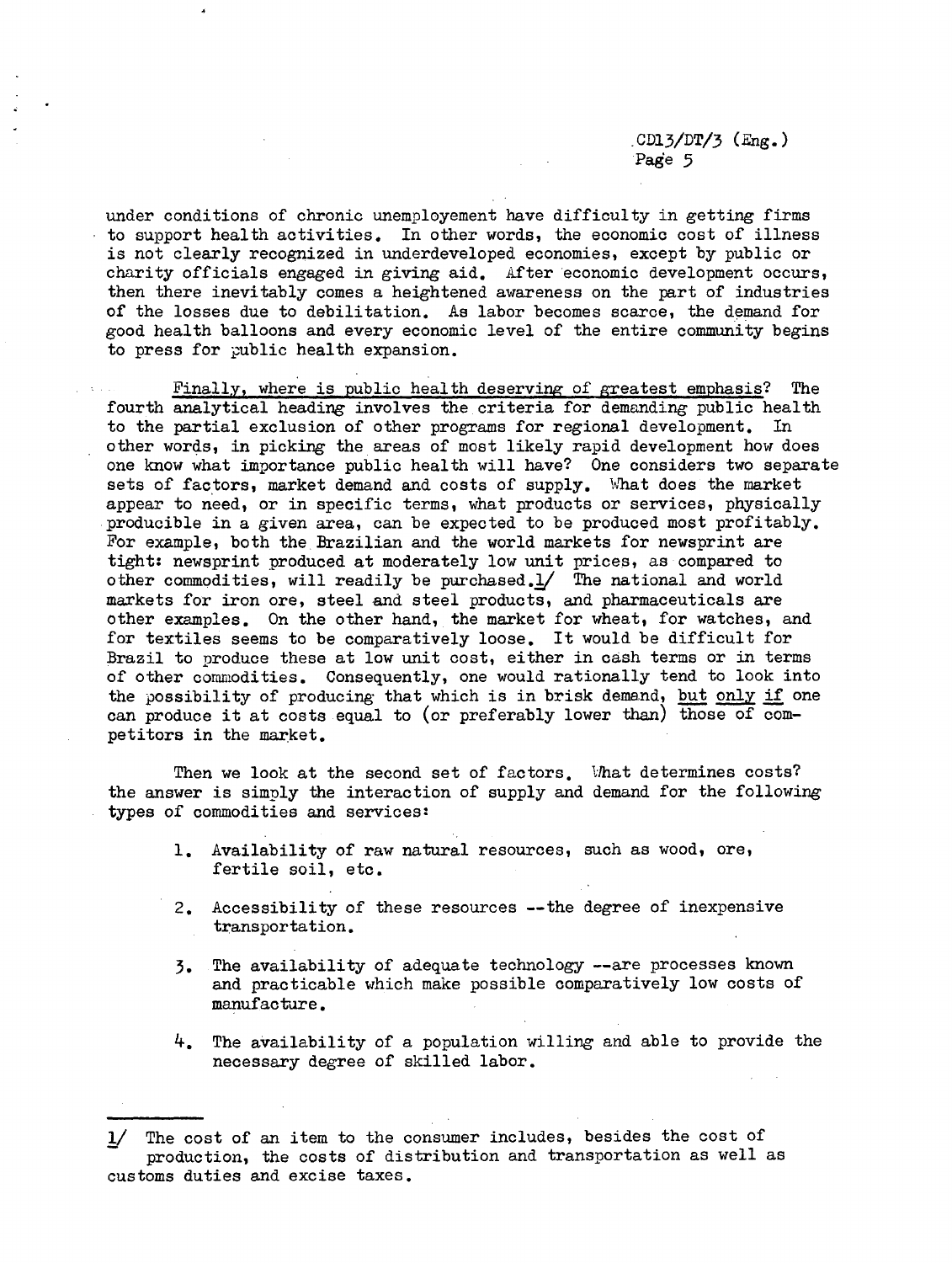CD13/DT/3 (Eng.)

Page 6

- 5. The availability of power and water for industrial purposes.
- 6. The availability of capital at sufficiently low real interest rates to make investment an actuality; and
- 7. The presence of sufficient managerial skill to "bring the ventures off."

All seven have to be present, although in practice there is some substitutability among them. For instance, one may substitute greater total expenditures on capital equipment, or on management, for expenditure on labor (also vice versa). With sufficient capital resources, it is possible' to have a longer period of industry-construction (the period of "ripening costs"), thereby permitting the building of a plant of larger, and presumably more economic size, before profitable returns must start flowing in.

What public health officials must do is to relate their programs to these seven factors. If they can show that any would be significantly strengthened by an improved public health program and that the result would complete the requisites for profitable development of an area, they should have little trouble in getting strong support for their program.

Disease control, or the lack of it, may determine whether raw materials can economically be procured and whether transportation can be physically developed or maintained. Yellow fever, for example, for decades "closed" some areas to economic development. Malaria has done the same in more recent times. Schistosomiasis is another example of current blight, which although not dramatically as fatal as yellow fever or even as enervating as malaria, has slowed and partially prevented development of some areas such as parts of Minas Gerais in Brazil.

By and large the availability of adequate technology is not a problem of public health authorities, although it is true that an indirect effect may be felt through the availability of good environmental sanitation which will make an otherwise prohibitively expensive method technologically feasible. An example of this is the availability of vast quantities of pure water which, if originally provided for reasons of improving health, also resulted in making certain water-utilizing production methods economically feasible. The role of public health is most vital when it comes to the providing of a skilled labor force. A population handicapped by a high incidence of diseases among its mature or productive members is quite clearly not as good an economic resource as one spared from these blights.

Allusion has already been made to the place of public health regarding water. And it should be quite clear that the greater the size of the available labor force, the less should be the demands for capital or managerial skill, simply because there is some degree of substitutability among these factors.